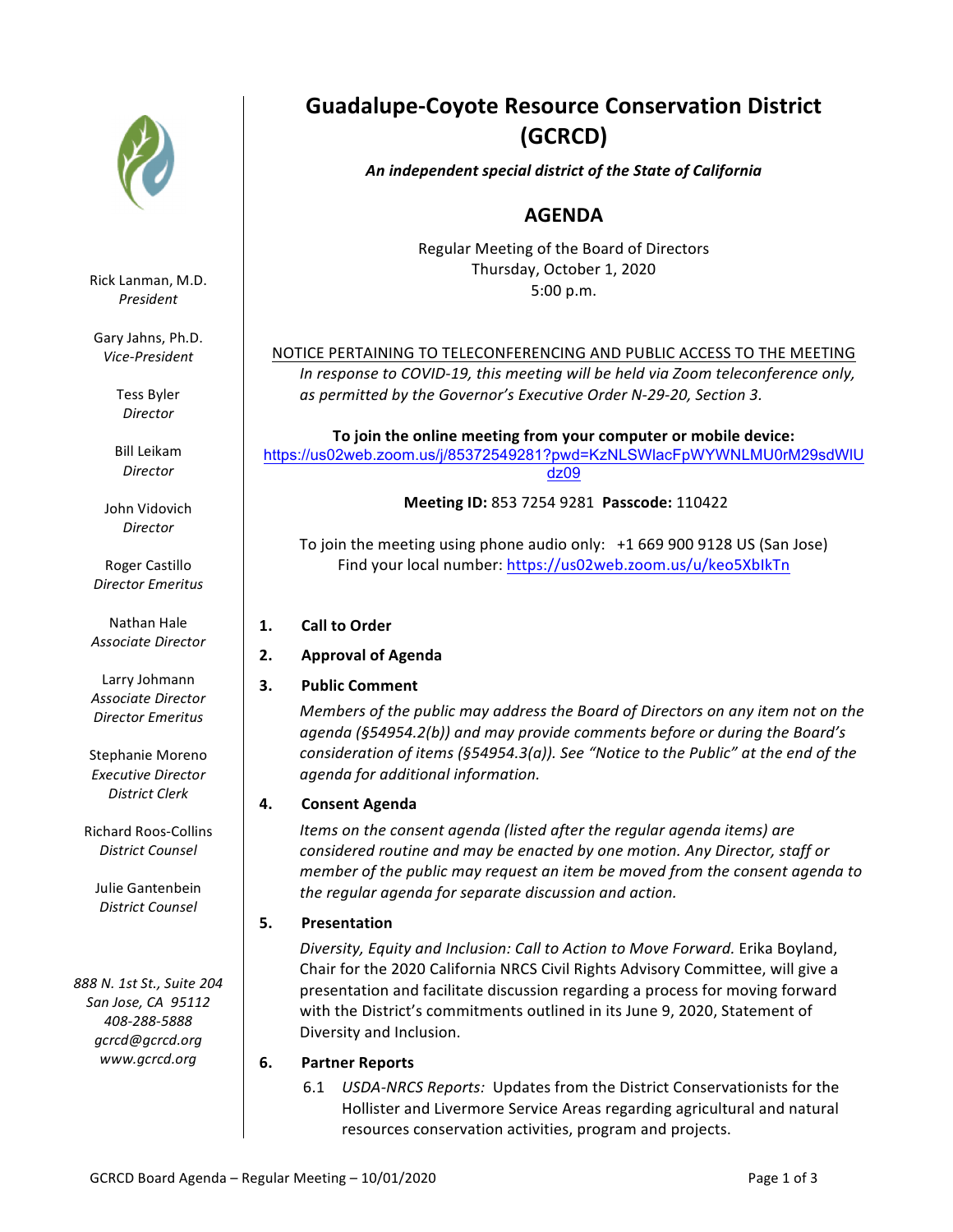- 6.2 *Valley Water Report:* Update from the Valley Water liaison regarding agricultural and natural resources conservation activities, programs and projects.
- 6.3 Other Partner Reports: Updates from other partners who wish to share information regarding agricultural and natural resources conservation activities, programs, and projects.

#### **7. Programs and Projects**

- 7.1 Local Work Group Meeting: Update on the NRCS-RCD 2020 Local Work Group meeting, tentatively scheduled for October 27, 2020.
- 7.2 *SCU Lightning Complex:* Update on the status of CAL FIRE's fire suppression repairs for landowners and review of the Watershed Emergency Response Team (WERT) Evaluation.
- 7.3 Post-Fire Technical Assistance and Re-Oaking Program: Approve amendment to the FY20-21 Budget to include a line item allocation of \$10,000, with technical service consulting agreements to come back to the Board of Directors for approval.
- 7.4 *Working Lands Climate Action Project*: Update on agricultural producer outreach and next steps.
- 7.5 *Pond-IT Project:* Update on status of third-party beta-testing of the Excel- and Python-based versions of the hydroperiod water balance model/guidebook and next steps.
- 7.6 *Community Grant Program*: Update on newly-opened grant cycle and solicitation of volunteers for grant applications review.

#### **8. Administration**

- 8.1 *Joint Board Meeting with Loma Prieta RCD:* Update on status and discussion regarding potential meeting dates.
- 8.2 *2019-2024 Long Range Plan:* Discussion regarding long range plan implementation.
- 8.3 *Website:* Update on the new website and the scholarship funding awarded to GCRCD by the Special Districts Leadership Foundation.
- 8.4 *Executive Director Compensation Agreement:* The Executive Director has not had a salary increase since she was hired in 2014. The Labor Negotiation Committee (Lanman/Jahns) is recommending the Board approve an interim increase to the Executive Director's salary of \$166.66/month for a 2% cost-of-living increase and \$500/month (retroactive to May 2020) to cover the increase in her health insurance costs as a result of the federally-mandated change from the District's group health plan to a Medicare plan, for a total annual salary increase of \$7,999.92. This represents a costsavings to the District due to the reduction in the District's group health plan costs, currently budgeted at \$14,400/year under the terms of the Executive Director's compensation agreement. President Lanman and Vice-President Jahns have agreed to resume salary discussions with the Executive Director as soon as they complete her performance review, and will bring back any additional recommendations to the Board for approval.
- **9. Director/Associate Director/Staff Updates**
- **10. Adjourn Meeting**

#### **Consent Agenda**

- 4.1 Approve minutes for the June 4, 2020 Regular and Special Board meetings.
- 4.2 Approve minutes for the June 9, 2020 Special Board meeting.
- 4.3 Approve minutes for the July 15, 2020 Special Board meeting.
- 4.4 Approve minutes for the August 11, 2020 Regular Board meeting.
- 4.5 Approve minutes for the September 3, 2020 Regular Board meeting.
- 4.6 Accept financial reports for September 2020.